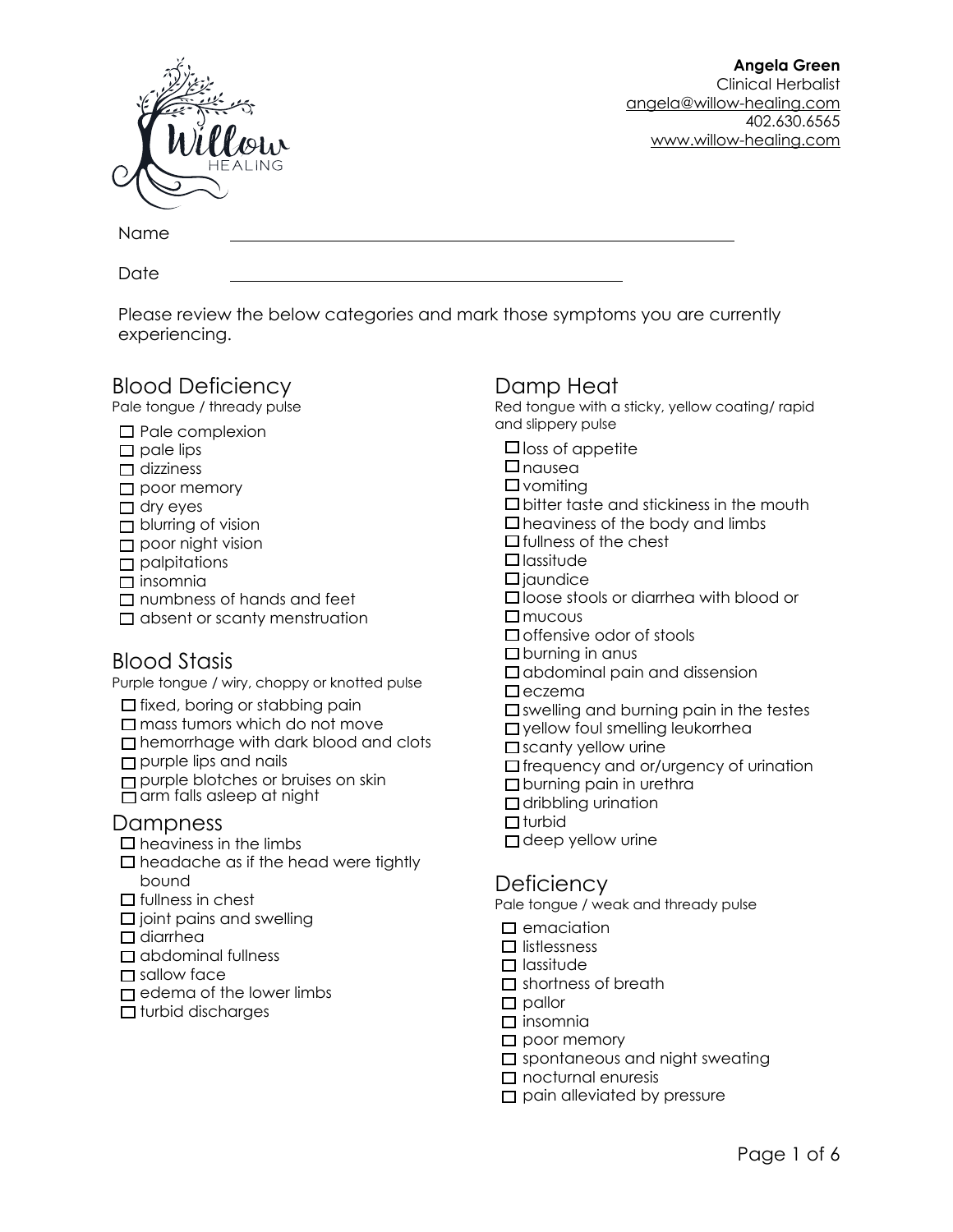

## Deficiency Heat or Fire

Red tongue with little coating/ rapid, thready and/ or empty pulse

- $\Box$  afternoon or low grade fever
- $\Box$  malar flush
- $\Box$  dry mouth
- $\square$  insomnia with mental restlessness
- $\Box$  anxiety
- $\square$  feverish sensations in the palms and soles
- $\Box$  night sweats
- $\square$  constipation
- □ concentrated urine

#### Essence

- stunted growth
- poor bone development or bone
- deterioration
- $\Box$  infertility
- □ habitual miscarriage
- $\Box$  loose teeth
- □ hair falling out or prematurely graying
- **n** poor sexual function
- □ impotence
- $\Box$  weakness of knees
- $\Box$  ringing in the ears
- poor memory
- $\square$  poor concentration
- $\Box$  dizziness
- $\Box$  lowered body resistance
- $\Box$  chronic allergies

#### Fire

- $\Box$  high fever
- $\square$  restlessness
- $\square$  insomnia
- $\Box$  mania
- $\Box$  delirium
- $\Box$  thirst
- $\square$  sweating
- $\square$  mouth and tongue ulcers
- $\square$  swollen and painful gums
- $\Box$  headache
- $\square$  congestion of the eyes

# Food Stagnation

- thick sticky coated tongue
- $\Box$  stomach pain and dissension
- $\Box$  loss of appetite
- $\Box$  foul belching
- $\Box$  acid regurgitation
- $\Box$  vomitting

# Heart Blood Deficiency

Pale and thin tongue / Fine/weak pulse

- $\Box$  palpitations
- $\Box$  giddiness
- pallor
- insomnia
- forgetfulness

#### Heart Qi Deficiency

Pale and thin tongue / Fine, weak or irregular pulse

- $\Box$  palpitations
- $\Box$  shortness of breath on exertion
- pontaneous sweating

# Heart Yin Deficiency

Dry and red tongue / Fine, rapid pulse

- $\Box$  mental irritability
- $\Box$  palpitations
- $\Box$  insomnia
- $\Box$  low fever
- $\Box$  night sweats
- $\Box$  flushed cheeks
- $\Box$  thirst
- $\Box$  lack of sweat

### Heat in the Blood

Red tongue / Rapid pulse

- $\square$  restlessness or mania
- $\Box$  feeling of heat
- $\square$  skin diseases with red eruptions
- $\Box$  ecchymosis
- $\Box$  mouth ulcers
- $\square$  itching excessive menstrual bleeding
- □ hemorrhage
- $\Box$  dry mouth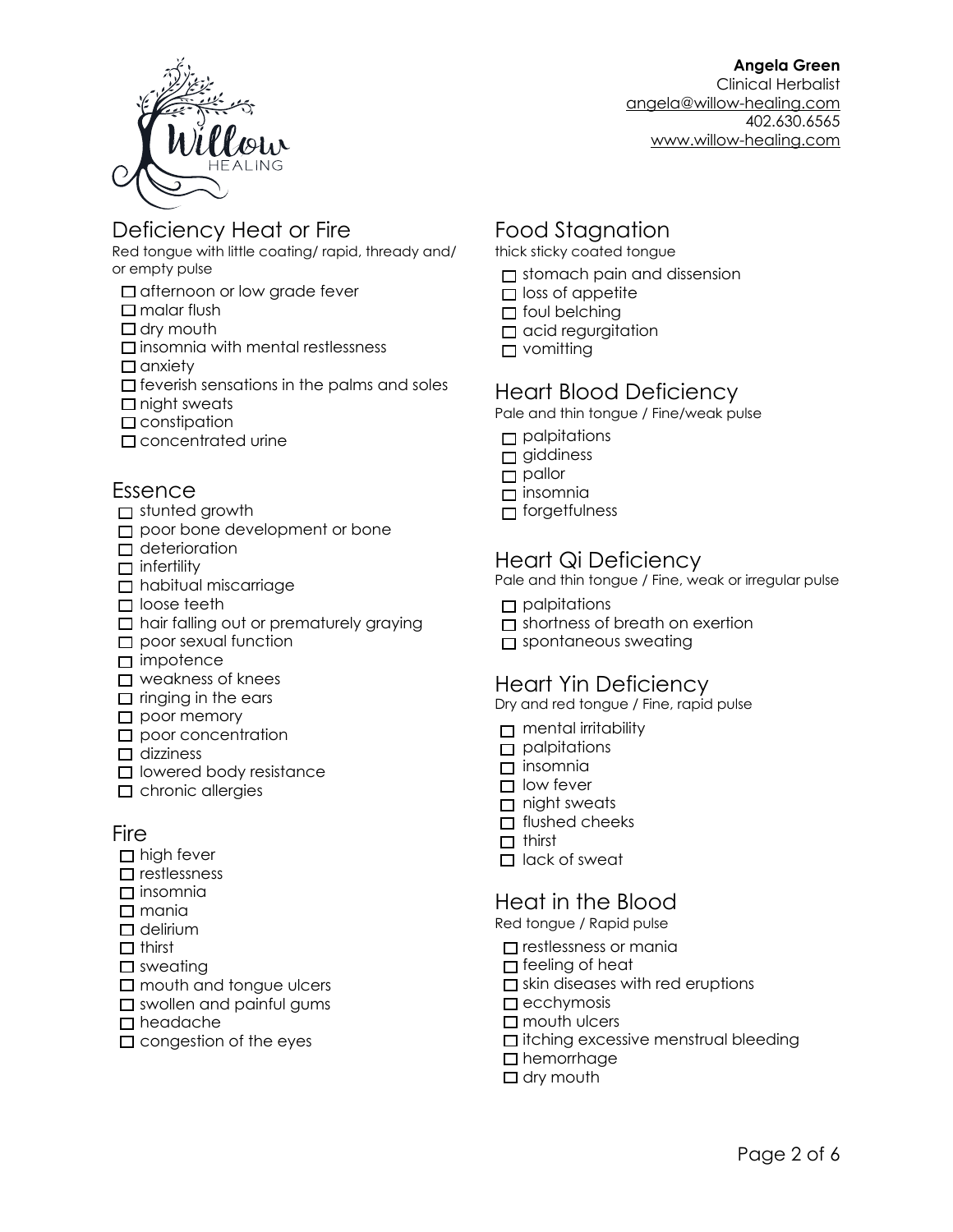

**Angela Green**  Clinical Herbalist [angela@willow-healing.com](mailto:angela@willow-healing.com) 402.630.6565

[www.willow-healing.com](http://www.willow-healing.com)

## Kidney Yang Deficiency

Pale with white coating tongue / Deep, weak pulse

- pallor
- $\Box$  lassitude
- $\Box$  aversion to cold
- $\Box$  cold limbs
- $\square$  soreness and weakness of the lumbar region and knee joints
- $\square$  nocturnal urination
- $\Box$  impotence
- $\Box$  infertility
- $\Box$  dizziness
- $\Box$  ringing in the ears

### Kidney Yin Deficiency

Red with little coating tongue / thready, rapid pulse

- $\square$  low back pain
- $\square$  weak knees
- $\Box$  lassitude
- $\square$  general weakness
- $\square$  vertigo
- $\square$  ringing in the ears
- $\Box$  thirst
- $\Box$  flushed cheeks
- $\square$  insomnia
- $\Box$  mental irritability
- $\square$  afternoon fever
- $\Box$  night sweats
- $\Box$  hot flashes
- $\Box$  nocturnal emissions
- $\square$  yellow urine
- $\square$  constipation
- $\square$  constant thirst
- $\square$  excessive sweating
- $\Box$  Pellets
- □ Dry BM's
- $\Box$  wake at night to pee
- $\Box$  hurts to pee
- $\Box$  can't pee
- $\Box$  dark pee heat

# Liver Blood Deficiency

Pale tongue / thready, choppy pulse

- □ sallow face
- $\Box$  blurring of vision
- $\Box$  dry eyes
- $\square$  spasms of muscles and tendons
- $\Box$  dizziness
- $\square$  mental irritability
- $\square$  insomnia
- $\square$  absent or scanty menstruation
- $\square$  prolonged menstrual cycle

#### Liver Fire

Scarlet red tongue on tip and sides with yellow coating / wiry and rapid pulse

- $\Box$  dizziness
- headache
- $\Box$  flushed face
- $\Box$  red eyes
- $\Box$  bitter taste in the mouth
- $\Box$  mental irritability
- $\Box$  anger outbursts
- $\square$  mania
- □ nosebleed
- $\Box$  blood in urine
- □ coughing blood
- $\square$  insatiable appetite (get sick after eating)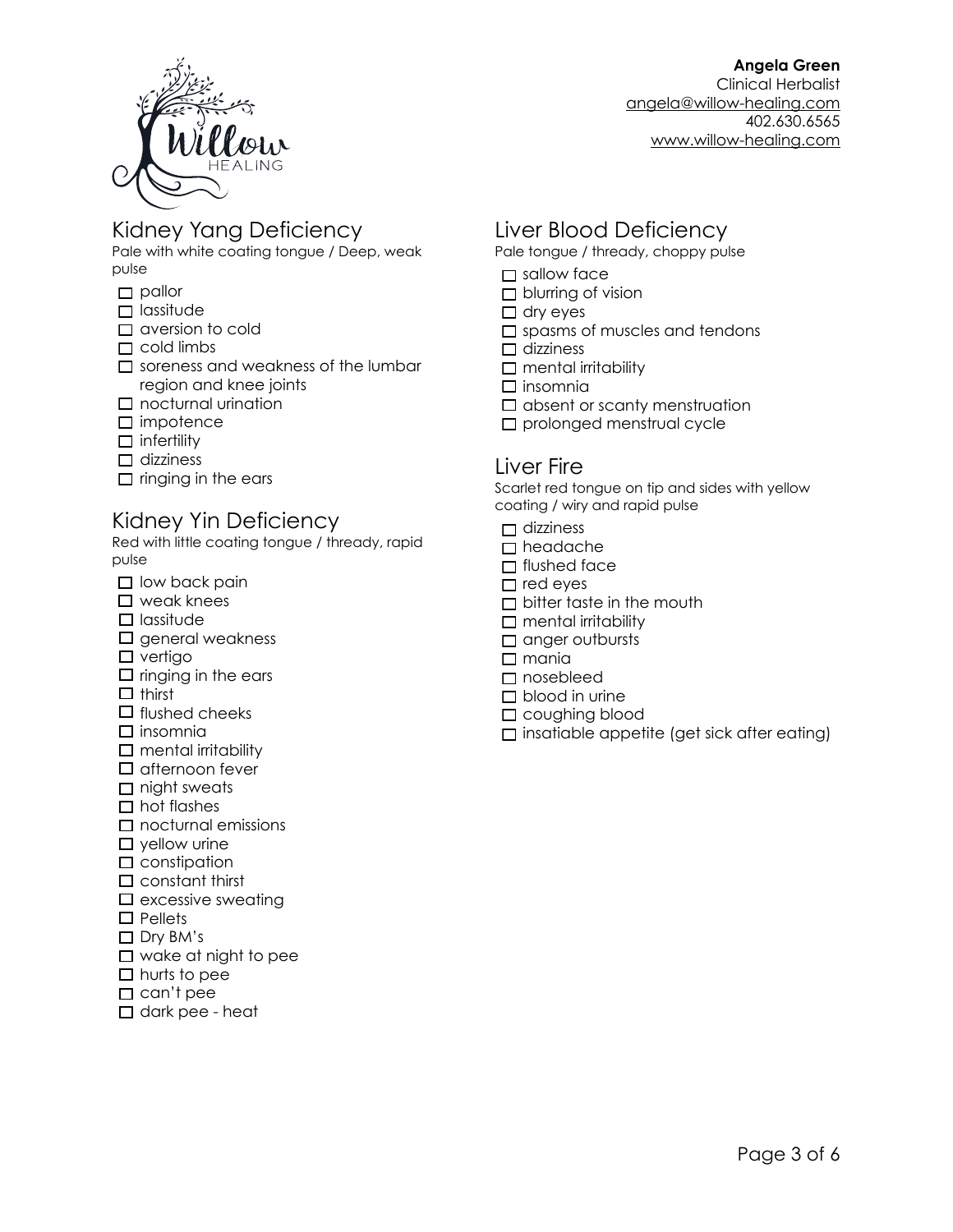

# Liver Qi Stagnation

wiry pulse

- $\Box$  Irritability
- $\Box$  tendency to anger
- $\Box$  dizziness
- $\Box$  abdominal and hypochondriac pain and
- $\Box$  dissension
- $\Box$  fullness in chest
- $\Box$  excessive sighing
- $\Box$  breast distension
- $\square$  belching
- $\Box$  loss of appetite
- nausea
- $\Box$  sensation of a foreign body in throat
- menstrual disorders
- $\square$  variable appetite
- $\square$  smelly sweat
- $\square$  pellets
- $\Box$  long and skinny BMs
- $\Box$  loose then constipated BM's
- $\Box$  constipation
- □ hands Numb
- □ hands Swelling
- nausea
- $\Box$  eczema, psoriasis, dermatitis liver
- $\Box$  dry/crusty liver

#### Liver Yang Rising

red tongue / tight and rapid pulse

- $\Box$  headache with distending sensation in the head
- $\Box$  dizziness and vertigo
- $\Box$  ringing in the ears
- $\Box$  flushed face
- $\Box$  red eyes
- $\Box$  irritability
- $\square$  insomnia with dream disturbed sleep
- $\Box$  palpitations
- poor memory

# Liver Yin Deficiency

Red tongue with little coating, thready and taut pulse

- $\Box$  dizziness
- headache
- $\square$  ringing in the ears
- $\square$  blurred vision
- $\Box$  dry eyes
- $\square$  insomnia
- $\Box$  night sweats
- $\square$  feverishness in palms and soles
- $\Box$  thirst
- $\Box$  dry throat

#### Lung Heat

- $\Box$  cough with thick or yellow phlegm
- $\Box$  pain in the chest
- $\Box$  shortness of breath

#### Lung Qi Deficiency

- $\square$  chronic weakness in the lungs
- □ weak cough
- $\square$  weak voice
- $\square$  low immune system

#### Phlegm

- $\square$  cough with profuse sputum
- $\Box$  wheezing
- $\Box$  fullness in the chest
- $\square$  palpitations
- $\square$  coma
- manic depressive disorders
- $\Box$  lymph node swelling
- $\Box$  nodules under the skin
- $\Box$  dizziness
- $\Box$  blurred vision
- $\square$  sensation of a foreign body in the throat
- $\Box$  edema
- $\Box$  general body aching and heaviness
- nausea
- $\Box$  vomiting of sticky fluid
- $\Box$  borborygmus
- $\square$  stomach and abdominal discomfort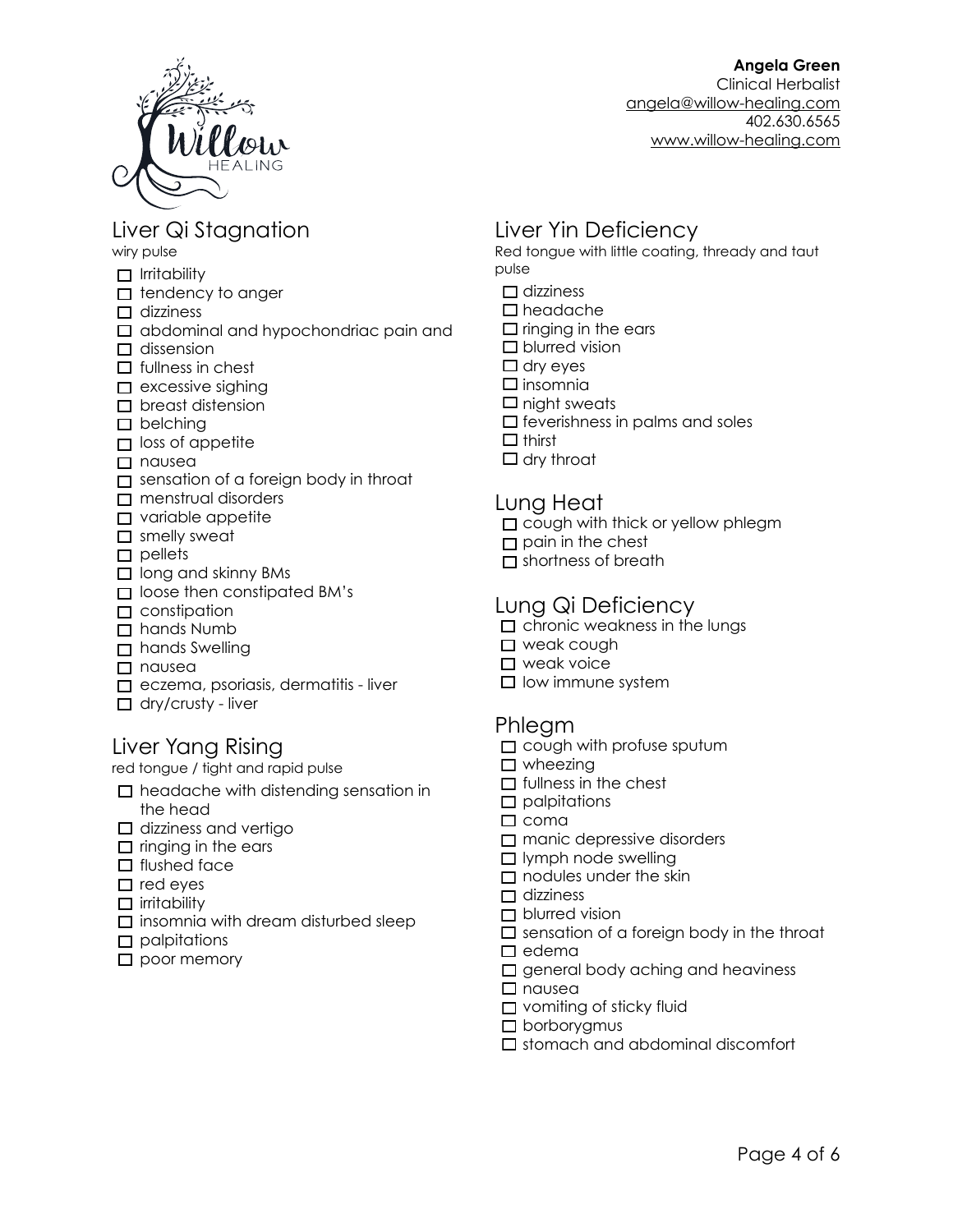

**Angela Green** 

Clinical Herbalist [angela@willow-healing.com](mailto:angela@willow-healing.com) 402.630.6565 [www.willow-healing.com](http://www.willow-healing.com)

# Phlegm Heat

Red tongue with yellow coating, rapid and slippery pulse

yellow-sticky phlegm

- $\Box$  barking cough with profuse yellow or
- $\Box$  green sputum
- $\Box$  fullness in chest
- □ wheezing
- $\Box$  dry mouth and lips
- $\square$  restlessness

# Qi Deficiency

Pale tongue, empty pulse

- $\square$  general weakness
- **□** lethargy
- $\Box$  shortness of breath
- □ weak voice
- $\square$  spontaneous sweating
- $\Box$  loss of appetite
- $\Box$  abdominal distension
- □ loose stools
- $\Box$  frequent urination
- $\square$  palpitations
- $\square$  skin slow to heal
- $\Box$  always cold / hates the cold

### Spleen Dampness

Sticky tongue coating, slippery pulse

- $\Box$  lack of appetite
- $\Box$  sticky taste in the mouth or loss of sense of
- $\Box$  taste
- □ nausea
- $\Box$  fullness in the chest and abdomen
- $\Box$  feeling of heaviness
- $\square$  loose stools
- □ headache as if head were bound

# Spleen Qi Deficiency

Pale tongue with thin, white coating, empty weak or thready pulse

- sallow complexion
- $\Box$  emaciation
- $\Box$  tiredness
- $\Box$  dislike of speaking
- $\Box$  reduced appetite
- abdominal distension
- loose stools
- $\square$  prolapse
- no thirst dampness
- $\Box$  no appetite
- **D** variable appetite
- $\Box$  constipation
- loose stools
- day break diarrhea
- $\Box$  food in BM's
- $\Box$  mucous in stools
- □ blood in stools

# Spleen Yang Deficiency

Pale tongue with white coating, deep and slow pulse

- $\Box$  abdominal distention which is worse after
- $\Box$  eating
- $\Box$  dull abdominal pain which improves with
- $\Box$  warmth and pressure
- $\Box$  loose stools
- $\square$  pallor
- $\Box$  cold limbs
- $\square$  poor appetite

#### Stomach Phlegm

Sticky tongue coating, slippery pulse

- $\Box$  nausea
- $\Box$  vomiting of sticky fluid
- stomach and abdominal fullness and
- $\Box$  discomfort
- $\Box$  borborygmus